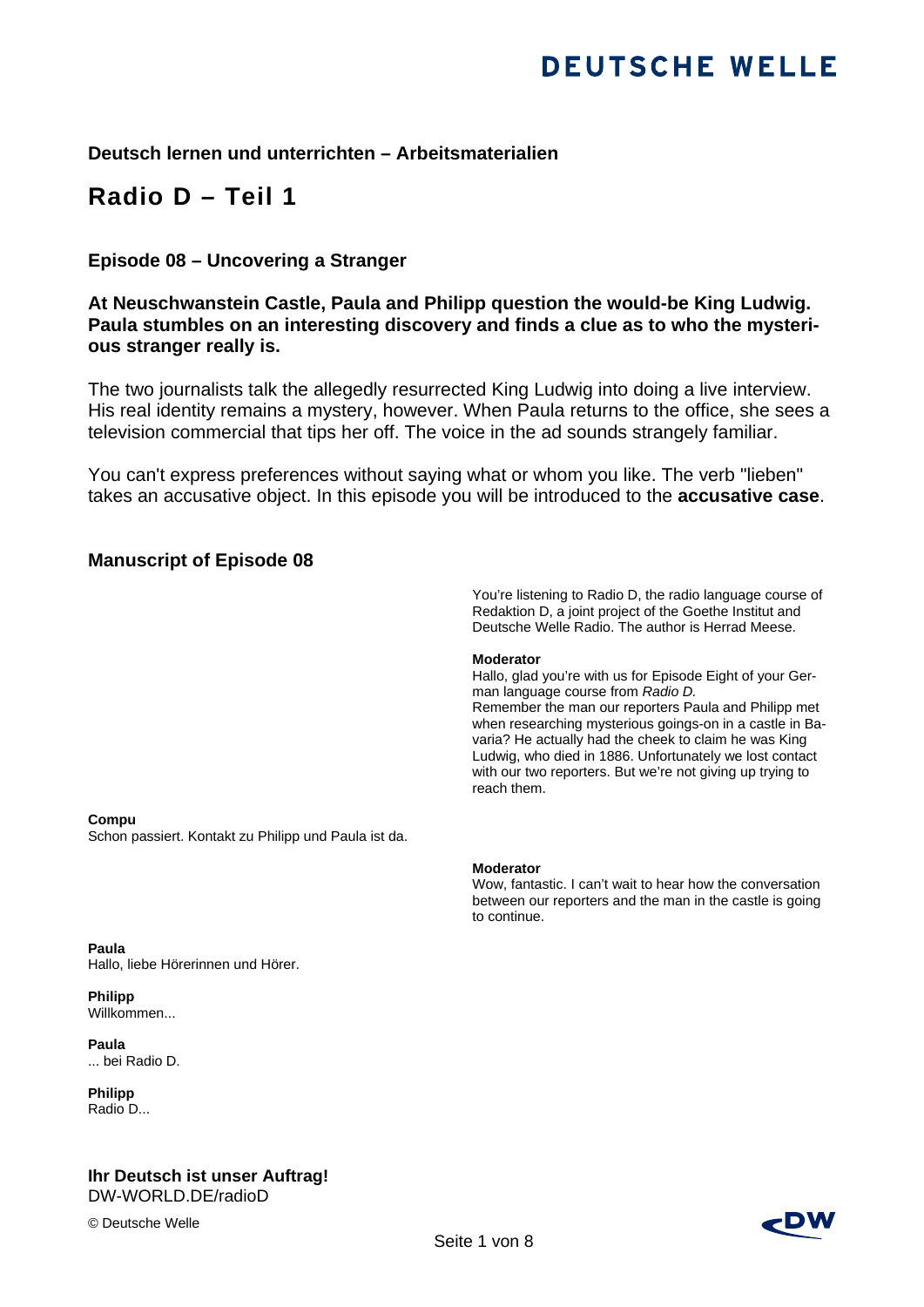### **Deutsch lernen und unterrichten – Arbeitsmaterialien**

# **Radio D – Teil 1**

## **Paula**

... die live-Reportage

#### **Moderator**

As you listen, try to remember all the things the man says he loves. He tells us about four different things. Which ones?

*Szene 1: Im Schloss* 

**Schauspieler**  Ich bin König Ludwig.

**Philipp**  König Ludwig ist tot.

**Schauspieler**  Aber ich lebe.

**Paula**  Was machen Sie hier?

**Schauspieler**  Hören Sie die Musik? Musik von Wagner. Ich liebe die Musik von Richard Wagner.

**Paula**  Sie sind König Ludwig?

**Schauspieler**  Aber ja! Ich bin König Ludwig.

Ich liebe König Ludwig, und ich liebe den Mantel von König Ludwig, und ich liebe die Musik, und ich liebe die Natur, und ich spiele und ich spiele...

**Philipp**  Hallo, ist da jemand?

**Schauspieler** 

**Schauspieler**

Und ich liebe die Natur.

**Moderator** 

The man, whom I'm sure you understood, loves music, the music composed by Richard Wagner.

**Moderator**  And he loves nature.

**Moderator**  And this man also loves King Ludwig and the king's coat.

## **Ihr Deutsch ist unser Auftrag!**

Ich liebe die Musik von Richard Wagner.

DW-WORLD.DE/radioD

© Deutsche Welle

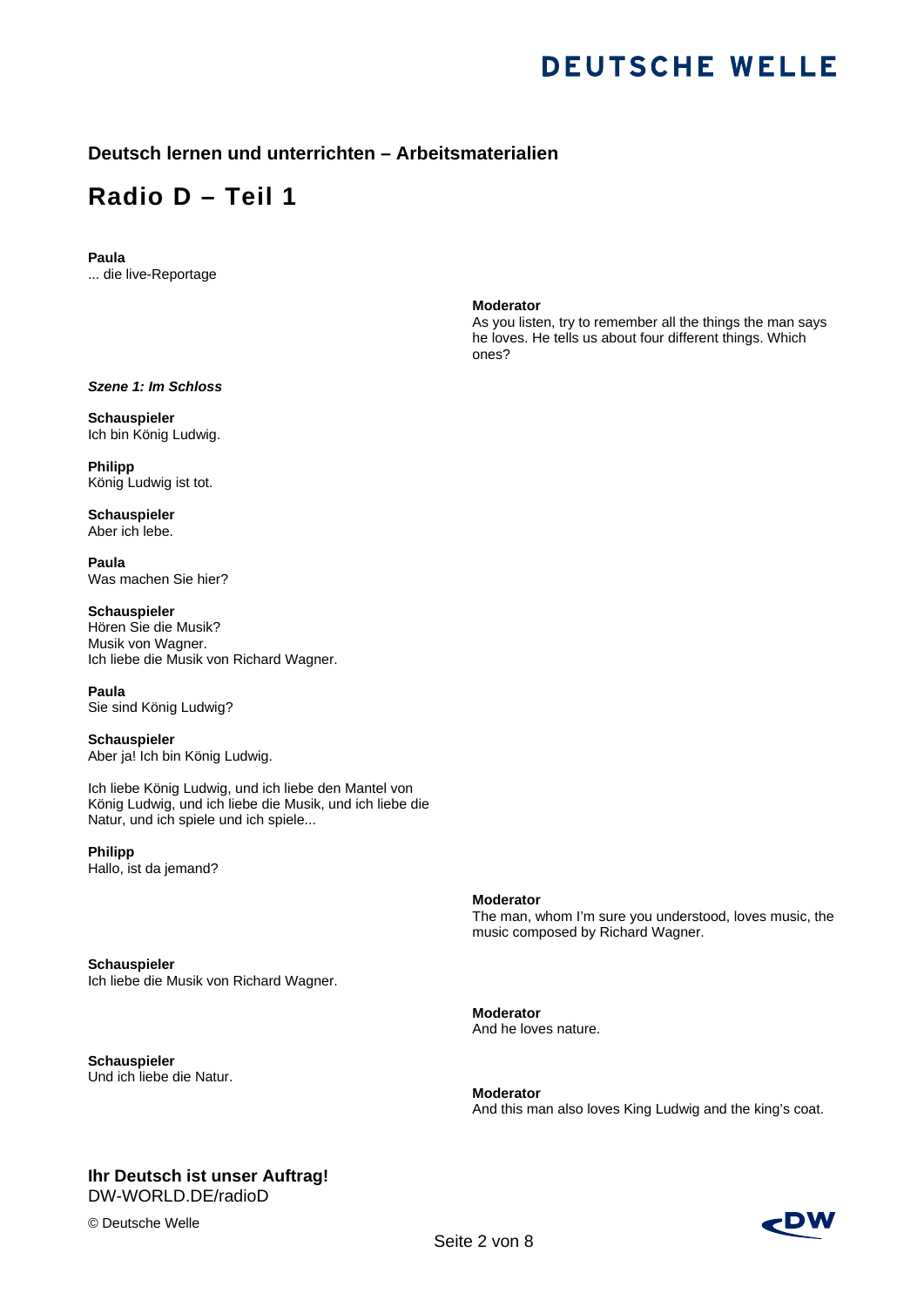### **Deutsch lernen und unterrichten – Arbeitsmaterialien**

## **Radio D – Teil 1**

#### **Schauspieler**

Ich liebe König Ludwig, und ich liebe den Mantel von König Ludwig...

**Paula**  Sie sind König Ludwig?

**Schauspieler**  Aber ja! Ich bin König Ludwig.

**Philipp**  König Ludwig ist tot.

**Schauspieler**  Aber ich lebe.

**Schauspieler**  ... und ich spiele, und ich spiele...

*Szene 2: In der Redaktion; Werbespot*

**Stimme**  Radio D – Werbung

**Paula** Hallo, Ayhan.

**Ayhan**  Hallo, Paula. Wie war es in Neuschwanstein?

#### **Ihr Deutsch ist unser Auftrag!**  DW-WORLD.DE/radioD

© Deutsche Welle

**Moderator**  I don't know about you, dear Listeners, but I find all of this a bit bizarre. Here's a man who loves King Ludwig while at the same time claiming that he is Kind Ludwig.

**Moderator**  Obviously, Philipp tells the man that King Ludwig is **dead.** 

**Moderator**  But the man just ignores that and insists that he's **alive**.

#### **Moderator**

Maybe the last word the man says is a clue to clearing all this up. He says I play – ICH SPIELE.

#### **Moderator**

Paula and Philipp have left the castle again; the man suddenly vanished. Philipp has driven to Munich, and Paula is back in the Radio D office in Berlin. Waiting for her there is a very inquisitive Ayhan. He wants to know all about what went on in Neuschwanstein Palace. But before Paula can tell him she hears an **advertisement** that makes her prick up her ears. What's being advertised in the spot?

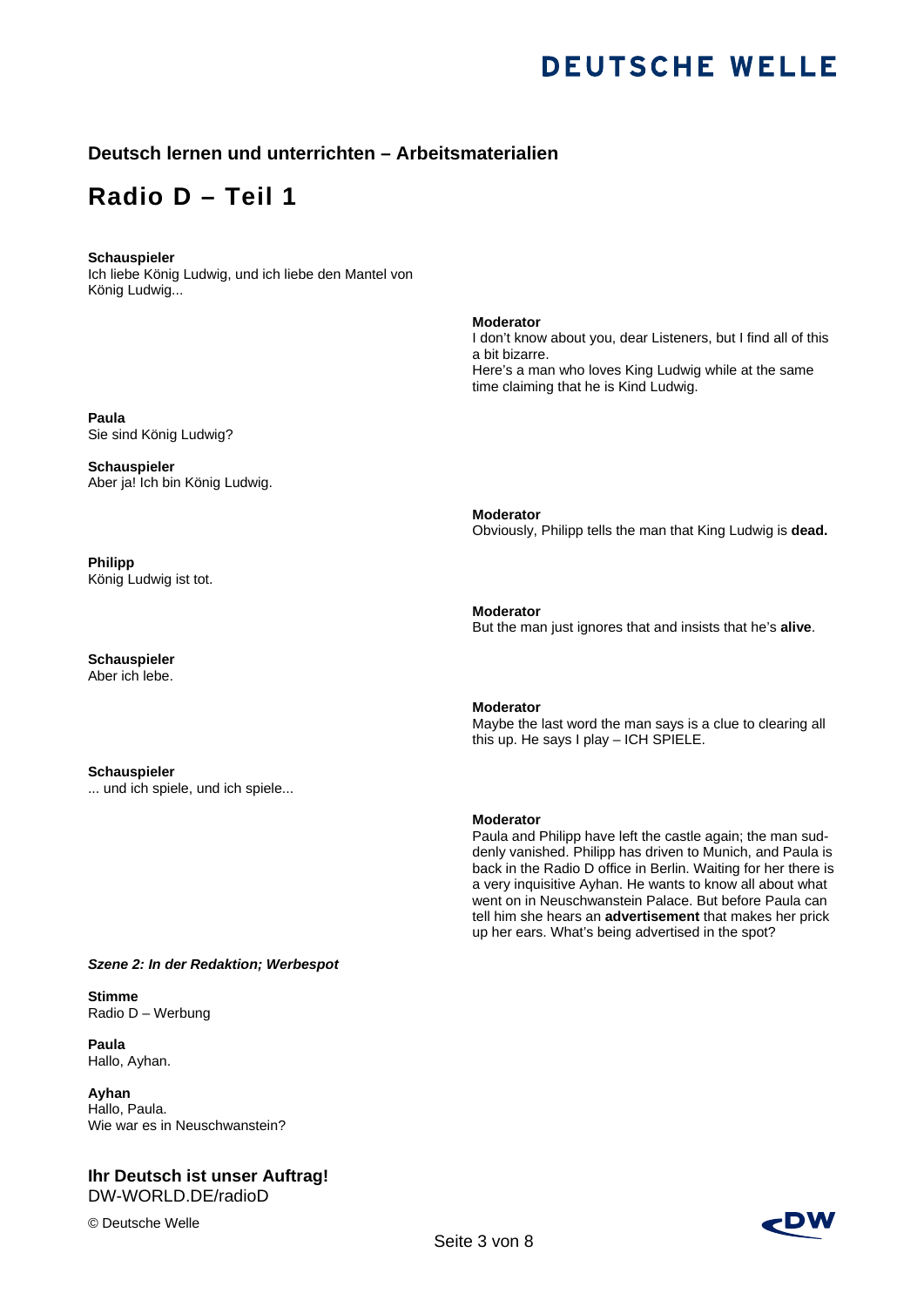### **Deutsch lernen und unterrichten – Arbeitsmaterialien**

## **Radio D – Teil 1**

## **Werbesprecherin**

König Ludwig. **Das** Musical.

**Paula**  Moment bitte, Ayhan.

**Werbesprecherin**  König Ludwig – die Sehnsucht nach dem Paradies.

#### **Schauspieler**

Hören Sie die Musik? Musik von Wagner. Ich liebe die Musik von Richard Wagner.

#### **Werbesprecherin**

König Ludwig. **Das** Musical.

**Paula**  Das ist ja interessant.

#### **Ayhan**

Wie bitte? Das ist interessant? Ein Werbespot??

#### **Moderator**

The advertisement is for a **musical** about the life and death of King Ludwig II. It premiered in 2001. A big theatre was specially built for it, at a beautiful lake, opposite Neuschwanstein castle. But that's not all that interests Paula.

**Paula** 

Das ist ja interessant.

#### **Ayhan**

Wie bitte? Das ist interessant? Ein Werbespot??

#### **Moderator**

The thing that interests Paula about this ad is the voice she's just heard in it, because she remembers it exactly. And only now the penny drops about what the man in the castle meant by "I play".

Let's hear him say it again. Do you also see the connection?

#### **Schauspieler**

Ich liebe König Ludwig, und ich liebe den Mantel von König Ludwig, und ich liebe die Musik, und ich liebe die Natur, und ich spiele, und ich spiele...

#### **Moderator**

Well, the connection is… ah… no, listen to Paula being very annoyed at herself. The solution lies in the verb "to play" – SPIELEN – the root form of which is SPIEL.

## **Ihr Deutsch ist unser Auftrag!**

DW-WORLD.DE/radioD

© Deutsche Welle

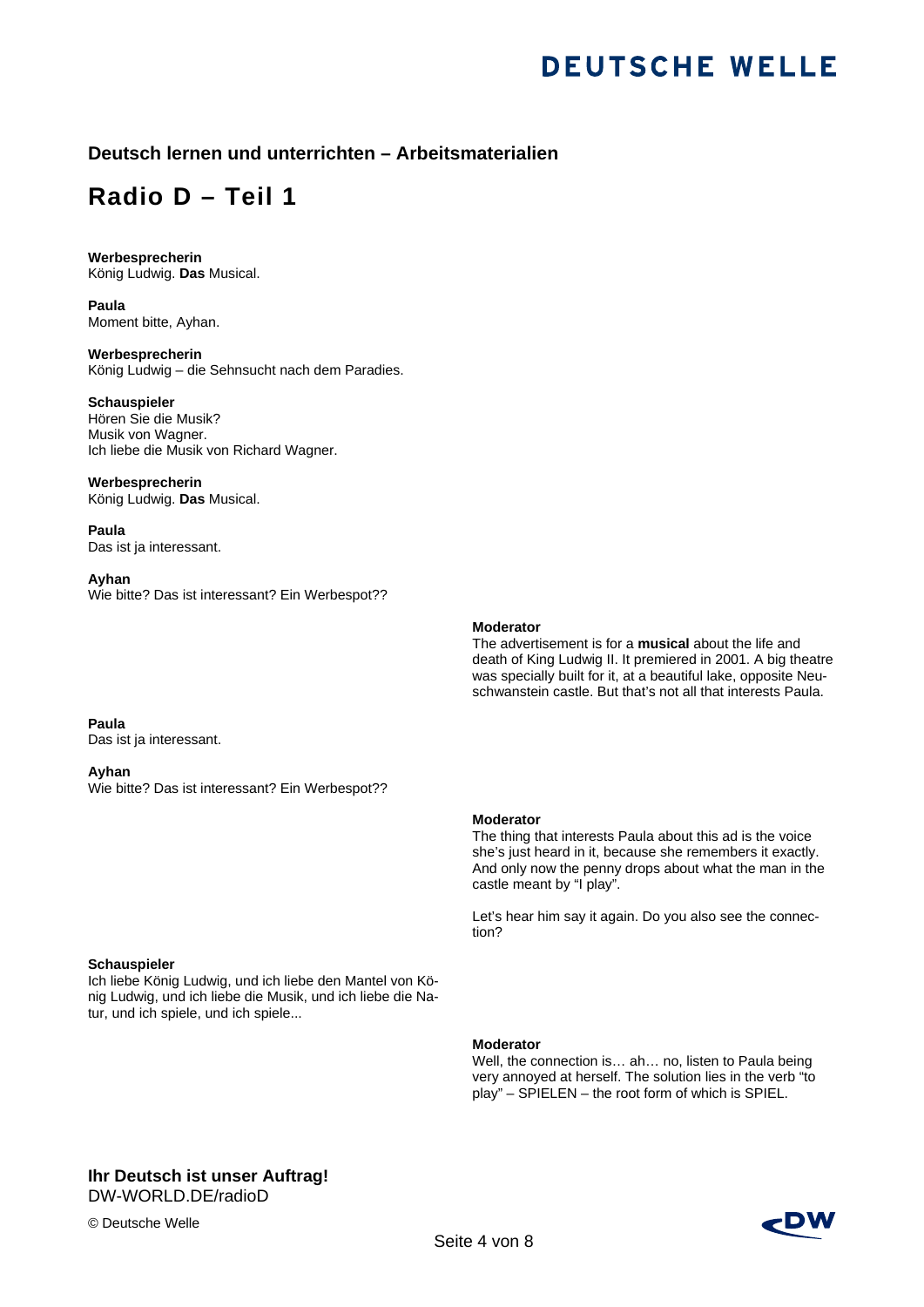### **Deutsch lernen und unterrichten – Arbeitsmaterialien**

# **Radio D – Teil 1**

#### *Szene 3: In der Redaktion*

#### **Paula**

O nein, bin ich blöd! Die Stimme, natürlich; ich kenne die Stimme, der Mann ist Schauspieler! O, Philipp, sind wir blöd!

**Paula**  Der Mann ist Schauspieler!

**Paula**  Die Stimme, natürlich, ich kenne die Stimme.

**Paula**  O nein, bin ich blöd!

#### **Paula**

Und nun kommt – unser Professor.

**Ayhan**  Radio D...

**Paula**  ... Gespräch über Sprache.

#### **Professor**

The actor loved many things and we're interested, of course, in whom or what he loved. We'll look at that at the language level, at complements to verbs, in fact.

**Moderator**  The actor loved King Ludwig and music, for example.

**Sprecher**  Ich liebe König Ludwig. Ich liebe die Musik.

#### **Ihr Deutsch ist unser Auftrag!**  DW-WORLD.DE/radioD

© Deutsche Welle



**Moderator**  The man Paula and Philipp interviewed in the castle is an actor.

#### **Moderator**

Paula has recognised his voice – STIMME.

#### **Moderator**

The actor plays King Ludwig in the musical and his voice is being used to advertise it on the radio. Simple, isn't it? Anyway, Paula thinks she's pretty dumb not to have noticed right away.

#### **Moderator**

Well, poor Paula – but we can't help her, so it's over to the professor now.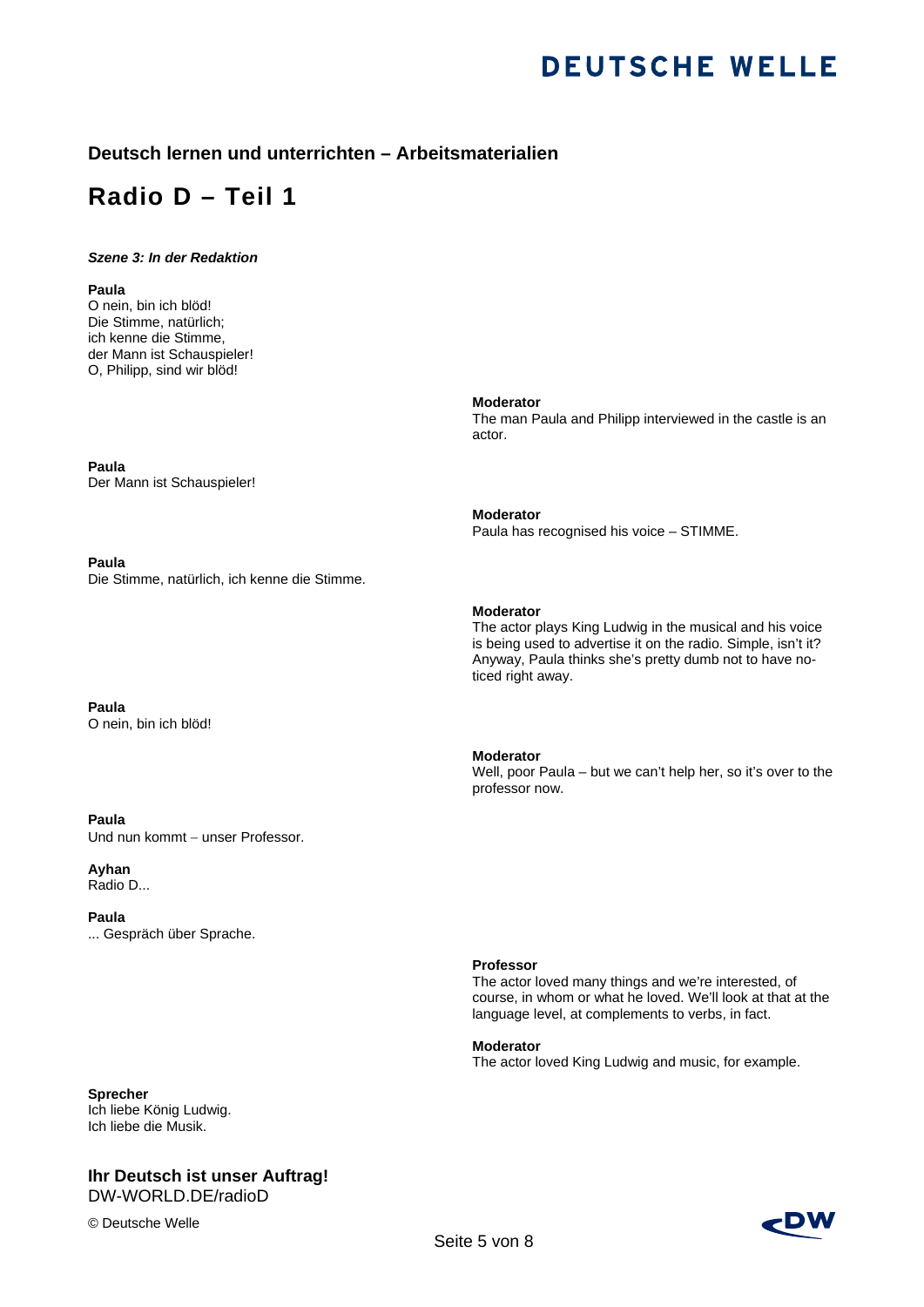### **Deutsch lernen und unterrichten – Arbeitsmaterialien**

## **Radio D – Teil 1**

#### **Professor**

In the example, **King Ludwig** and **music** are the complements to the verb **to love.** More precisely, they're accusative complements, or objects.

#### **Moderator**

The accusative complement stands after certain verbs. So that means the verb to love always needs an accusative complement?

#### **Professor**

That's right – at least if the sentence is to be **grammatically** correct. Think, for example, of the verb to know - KENNEN. There you'll also want to know whom or what one knows.

**Sprecherin**  Ich kenne die Stimme.

**Paula**  Die Stimme, natürlich; ich kenne die Stimme.

**Sprecherin** 

Ich kenne die Stimme.

**Sprecherin**  Das ist ja interessant.

**Paula**  Das ist ja interessant.

**Sprecher**  König Ludwig ist tot.

**Philipp**  König Ludwig ist tot.

## **Ihr Deutsch ist unser Auftrag!**

DW-WORLD.DE/radioD

© Deutsche Welle

#### **Moderator**

But we also want to know **who** knows something.

#### **Professor**

Certainly. And that involves the nominative complement, or the subject. In German nearly every verb needs a nominative complement, a subject. That might for example be the personal pronoun I – ICH.

#### **Moderator**

Often the nominative complement is also the pronoun that – DAS.

**Professor** 

Or the nominative complement is a noun, like King Ludwig, or the man – DER MANN.

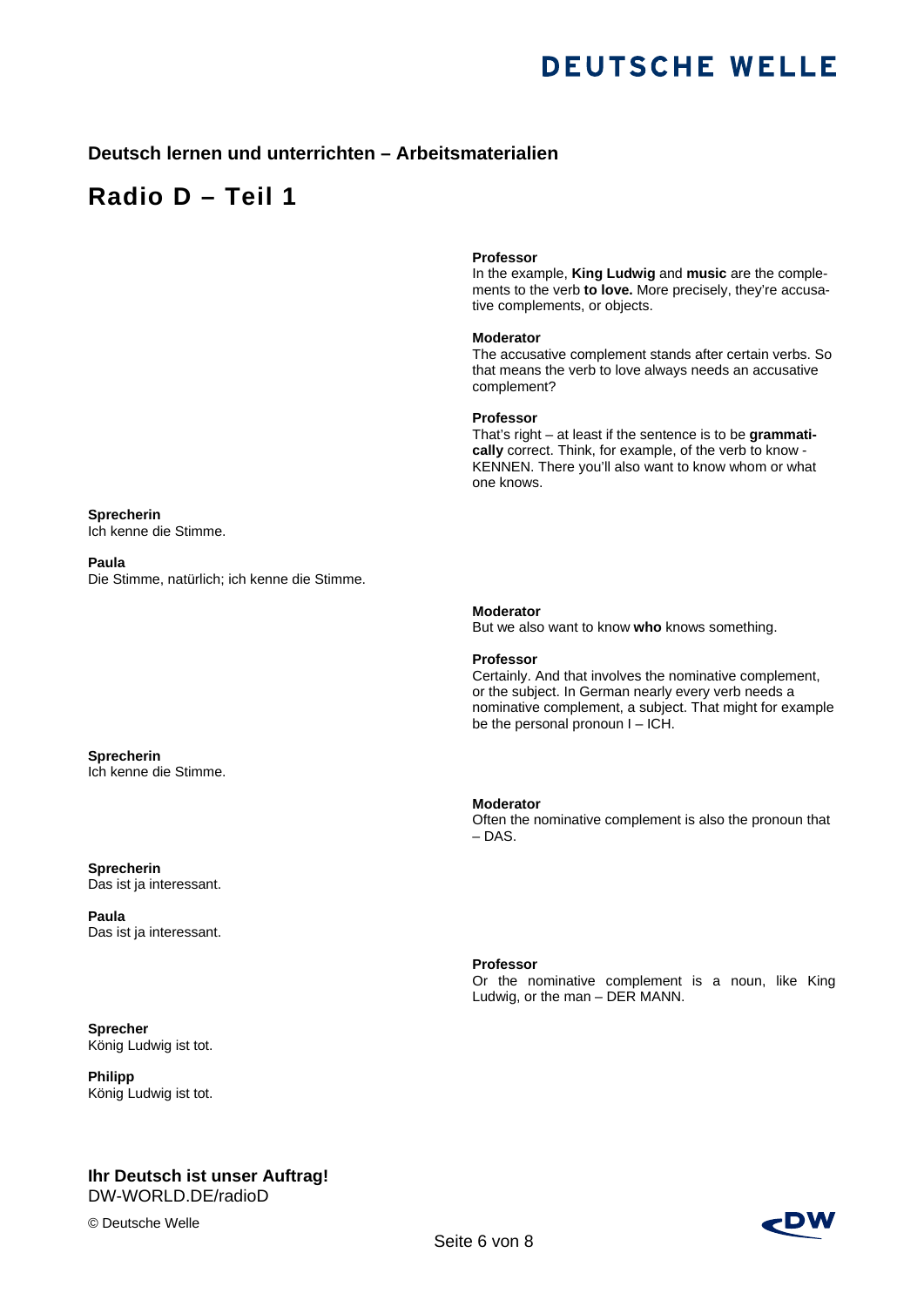### **Deutsch lernen und unterrichten – Arbeitsmaterialien**

# **Radio D – Teil 1**

**Sprecherin**  Der Mann ist Schauspieler.

**Paula**  Der Mann ist Schauspieler.

> **Moderator**  Thanks for that, professor.

**Professor**  My pleasure.

**Moderator**  You can hear the scenes again now. First the conversation with the man in the castle.

Paula hears a radio advertisement that makes a lot of

**Schauspieler**  Ich bin König Ludwig.

**Philipp**  König Ludwig ist tot.

**Schauspieler**  Aber ich lebe.

**Paula**  Was machen Sie hier?

**Schauspieler** 

Hören Sie die Musik? Musik von Wagner. Ich liebe die Musik von Richard Wagner.

**Paula**  Sie sind König Ludwig?

#### **Schauspieler**

Aber ja! Ich bin König Ludwig. Ich liebe König Ludwig, und ich liebe den Mantel von König Ludwig, und ich liebe die Musik, und ich liebe die Natur, und ich spiele und ich spiele...

**Philipp**  Hallo, ist da jemand?

**Stimme**  Radio D – Werbung

**Paula** Hallo, Ayhan.

#### **Ihr Deutsch ist unser Auftrag!**  DW-WORLD.DE/radioD

© Deutsche Welle

## 2DV

**Moderator** 

things clear to her.